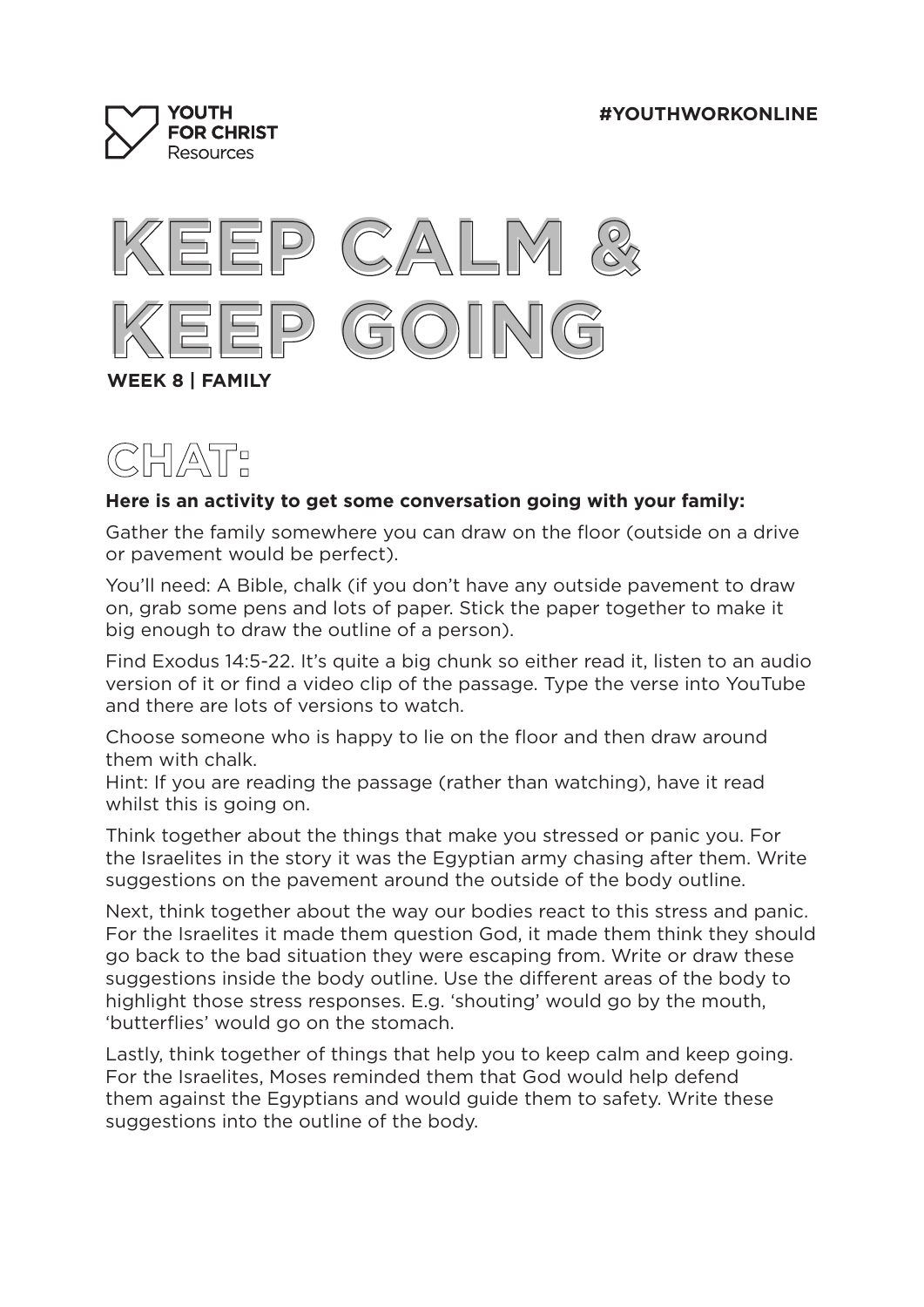

## **Here is a prayer activity to do with your family:**

Gather the family in a space where you can all lie down.

You'll need: space and quiet.

Encourage everyone to lie down. This works best lying but if someone would rather sit then that would work too.

Everyone needs to place their hands onto their stomachs. To make the most of this shut your eyes too.

Take a deep breath in through your nose and as you do make your stomach stick out. Then breathe slowly out through your mouth, as you do pull in your stomach.

Repeat this a few times to see how it feels.

Continue doing this but each time you breathe out, quietly in your mind think of those things that make you feel stressed and imagine breathing them out as a prayer to God.

As you slowly breathe in, hear in your mind the words that Moses spoke to the Israelites when they were panicked: 'The Lord will fight for you. Just stay calm'.

Do this as many times as you like. Maybe this is an activity you can try in those moments of stress and panic.



## **Here is an activity to do together with your family:**

Gather the family somewhere you have plenty of space to move about.

You'll need: Something to play music on.

You might find it helpful to read Psalm 46 before you get started. It says something very similar to Exodus 14. Have a read of the chapter (or maybe just verses 8-10).

Using the idea of being still (or in other words 'stop fighting') and knowing that God is good, play the game musical statues.

Play the music, when it stops stay as still as you possibly can (that's just in case someone doesn't know what musical statues is, or it's been that long since you last played it!)

If there is someone in your family who isn't a dancer maybe they could choose and play the music. They can also point out the person who was last to stand still.